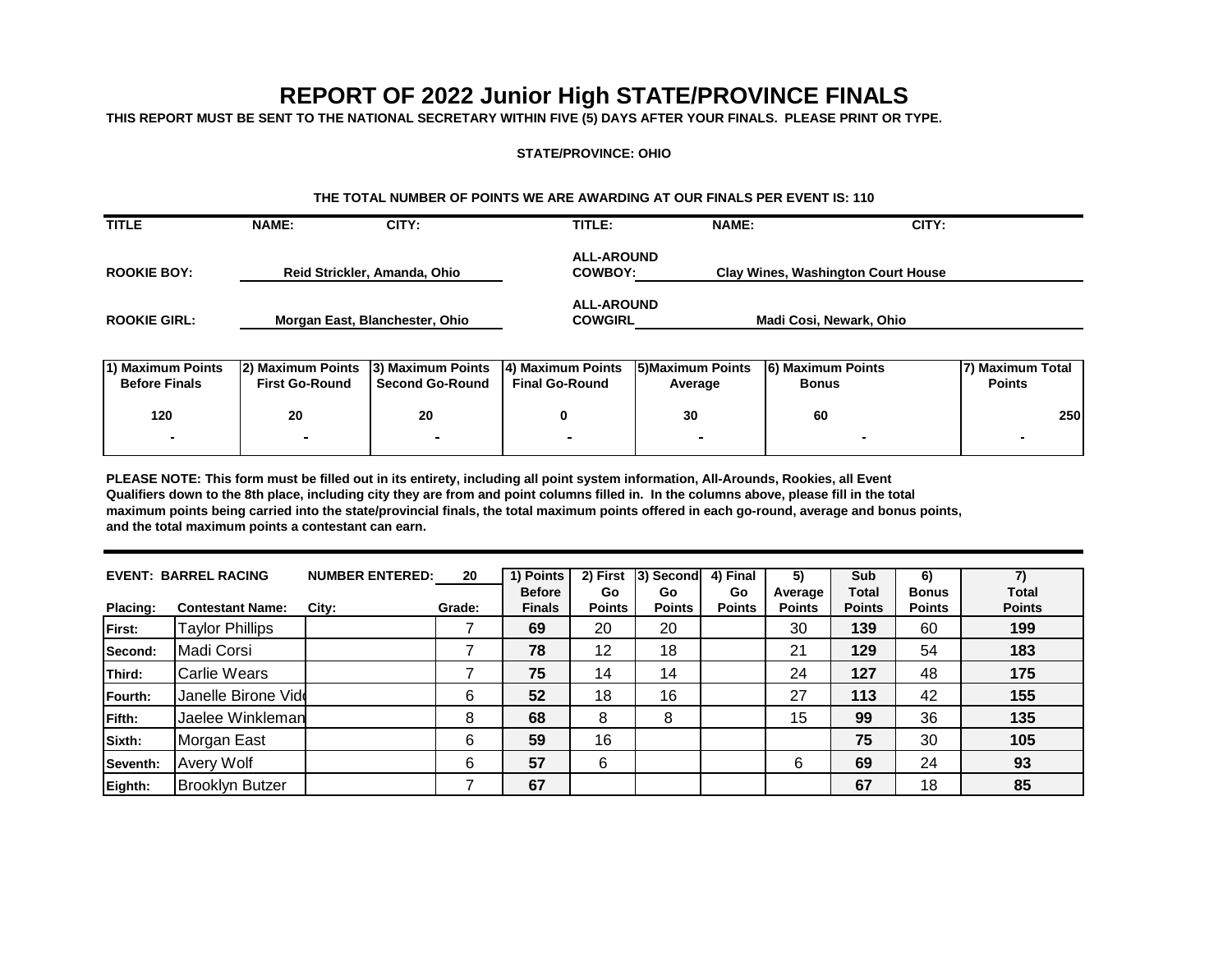|          | <b>EVENT: GIRLS BREAKAWAY</b>  | <b>NUMBER ENTERED: 11</b> |                | 1) Points                      |                     | 2) First 3) Second      | 4) Final            | $\overline{5)}$            | Sub                           | $\overline{6}$                 | $\overline{7}$                 |
|----------|--------------------------------|---------------------------|----------------|--------------------------------|---------------------|-------------------------|---------------------|----------------------------|-------------------------------|--------------------------------|--------------------------------|
| Placing: | <b>Contestant Name:</b>        | City:                     | Grade:         | <b>Before</b><br><b>Finals</b> | Go<br><b>Points</b> | Go<br><b>Points</b>     | Go<br><b>Points</b> | Average<br><b>Points</b>   | <b>Total</b><br><b>Points</b> | <b>Bonus</b><br><b>Points</b>  | <b>Total</b><br><b>Points</b>  |
| First:   | Paige Cummings                 |                           | 8              | 57.5                           | 20                  | 12                      |                     | 24                         | 113.5                         | 60                             | 173.5                          |
| Second:  | Autumn Laymon                  |                           | 8              | 28.5                           | 14                  | 16                      |                     | 27                         | 85.5                          | 54                             | 139.5                          |
| Third:   | Madigen Reynolds               |                           | 8              | 10                             | 18                  | 14                      |                     | 30                         | 72                            | 48                             | 120                            |
| Fourth:  | Addison Webb                   |                           | 8              | 20                             |                     | 20                      |                     | 21                         | 61                            | 42                             | 103                            |
| Fifth:   | <b>Isla Corzatt</b>            |                           | 6              | 20                             | 16                  |                         |                     | 15                         | 51                            | 36                             | 87                             |
| Sixth:   | Morgan East                    |                           | 6              | 43                             |                     |                         |                     |                            | 43                            | 30                             | 73                             |
| Seventh: | Jaelee Winkleman               |                           | 8              | 0                              |                     | 10                      |                     | 12                         | 22                            | 24                             | 46                             |
| Eighth:  | Janelle Birone Vide            |                           | 6              | 28                             |                     |                         |                     |                            | 28                            | 18                             | 46                             |
|          |                                |                           |                |                                |                     |                         |                     |                            |                               |                                |                                |
|          | <b>EVENT: POLE BENDING</b>     | <b>NUMBER ENTERED:</b>    | 23             | 1) Points                      | 2) First            | 3) Second               | 4) Final            | $\overline{5)}$            | Sub                           | $\overline{6}$                 | $\overline{7}$                 |
| Placing: | <b>Contestant Name:</b>        | City:                     | Grade:         | <b>Before</b>                  | Go<br><b>Points</b> | Go<br><b>Points</b>     | Go<br>Points        | Average<br><b>Points</b>   | <b>Total</b><br><b>Points</b> | <b>Bonus</b><br><b>Points</b>  | <b>Total</b><br><b>Points</b>  |
| First:   | <b>Taylor Phillips</b>         |                           | $\overline{7}$ | 86                             | 20                  | 18                      |                     | 30                         | 154                           | 60                             | 214                            |
| Second:  | Jaelee Winkleman               |                           | 8              | 59                             | 12                  | 20                      |                     | 27                         | 118                           | 54                             | 172                            |
| Third:   | <b>Carlie Wears</b>            |                           | $\overline{7}$ | 52                             | 8                   | 16                      |                     | 21                         | 97                            | 48                             | 145                            |
| Fourth:  | Madi Corsi                     |                           | $\overline{7}$ | 58                             | 16                  | $\overline{2}$          |                     | 18                         | 94                            | 42                             | 136                            |
| Fifth:   | Sophie Brinkerhoff             |                           | 6              | 47                             | 18                  |                         |                     | 6                          | 71                            | 36                             | 107                            |
| Sixth:   | Morgan East                    |                           | 6              | 43                             | $\overline{2}$      | 12                      |                     | 12                         | 69                            | 30                             | 99                             |
| Seventh: | Janelle Birone Vide            |                           | 6              | 38                             | 14                  |                         |                     | 15                         | 67                            | 24                             | 91                             |
| Eighth:  | Kaylynn Thompsor               |                           | $\overline{7}$ | 52                             |                     | 8                       |                     |                            | 60                            | 18                             | 78                             |
|          |                                |                           |                |                                |                     |                         |                     |                            |                               |                                |                                |
|          | <b>EVENT: GIRLS GOAT TYING</b> | <b>NUMBER ENTERED:</b>    | 13             | 1) Points<br><b>Before</b>     | 2) First<br>Go      | 3) Second<br>Go         | 4) Final<br>Go      | $\overline{5)}$<br>Average | Sub<br><b>Total</b>           | $\overline{6}$<br><b>Bonus</b> | $\overline{7}$<br><b>Total</b> |
| Placing: | <b>Contestant Name:</b>        | City:                     | Grade:         | <b>Finals</b>                  | <b>Points</b>       | <b>Points</b>           | <b>Points</b>       | <b>Points</b>              | <b>Points</b>                 | <b>Points</b>                  | <b>Points</b>                  |
| First:   | Madi Corsi                     |                           | $\overline{7}$ | 101                            | 18                  | 16                      |                     | 30                         | 165                           | 60                             | 225                            |
| Second:  | <b>Carlie Wears</b>            |                           | $\overline{7}$ | 66.5                           | $\overline{4}$      | 20                      |                     | 21                         | 111.5                         | 54                             | 165.5                          |
| Third:   | Madigan Reynolds               |                           | 8              | 55                             | 16                  | 14                      |                     | 24                         | 109                           | 48                             | 157                            |
| Fourth:  | Janelle Birone Vide            |                           | 6              | 51                             | 12                  | 18                      |                     | 27                         | 108                           | 42                             | 150                            |
| Fifth:   | Kaylynn Thompsor               |                           | $\overline{7}$ | 70                             | 20                  | $\overline{\mathbf{4}}$ |                     | 12                         | 106                           | 36                             | 142                            |
| Sixth:   | Morgan East                    |                           | 6              | 69                             | 10                  |                         |                     | 3                          | 82                            | 30                             | 112                            |
| Seventh: | Addison Webb                   |                           | 8              | 42.5                           | 6                   | 12                      |                     | 18                         | 78.5                          | 24                             | 102.5                          |
| Eighth:  | <b>Brealyn Gardner</b>         |                           | 6              | 41                             | 8                   | 8                       |                     | 15                         | 72                            | 18                             | 90                             |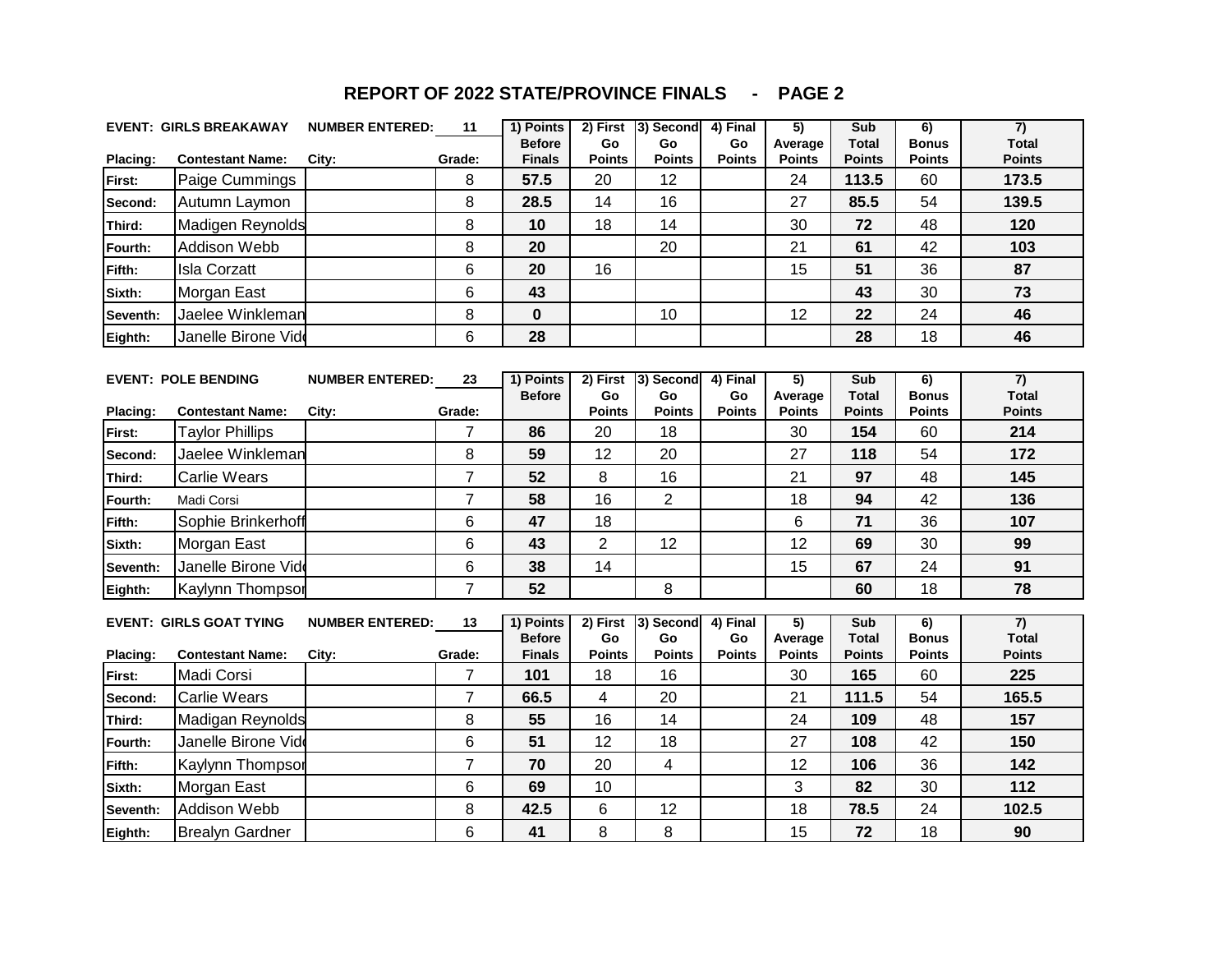|                 | <b>EVENT: TIE DOWN ROPING</b> | <b>NUMBER ENTERED:</b> | 3      | 1) Points                      | 2) First              | 3) Second                  | 4) Final            | 5)                       | Sub                    | 6)                            | 7)                            |
|-----------------|-------------------------------|------------------------|--------|--------------------------------|-----------------------|----------------------------|---------------------|--------------------------|------------------------|-------------------------------|-------------------------------|
| Placing:        | <b>Contestant Name:</b>       | City:                  | Grade: | <b>Before</b><br><b>Finals</b> | <b>Go</b><br>Points   | <b>Go</b><br><b>Points</b> | Go<br><b>Points</b> | Average<br><b>Points</b> | Total<br><b>Points</b> | <b>Bonus</b><br><b>Points</b> | <b>Total</b><br><b>Points</b> |
| First:          | <b>Matt East</b>              |                        |        | 69                             | 20                    | 20                         |                     | 30                       | 139                    | 60                            | 199                           |
| Second:         | Cade Cummings                 |                        | 8      | 89                             |                       | 16                         |                     | 24                       | 129                    | 54                            | 183                           |
| Third:          | Maddox Kingery                |                        | 7      | 12                             |                       | 18                         |                     | 27                       | 57                     | 48                            | 105                           |
| Fourth:         |                               |                        |        |                                |                       |                            |                     |                          | 0                      |                               | $\bf{0}$                      |
| Fifth:          |                               |                        |        |                                |                       |                            |                     |                          | 0                      |                               | 0                             |
| Sixth:          |                               |                        |        |                                |                       |                            |                     |                          | $\bf{0}$               |                               | $\bf{0}$                      |
| Seventh:        |                               |                        |        |                                |                       |                            |                     |                          | 0                      |                               | 0                             |
| Eighth:         |                               |                        |        |                                |                       |                            |                     |                          | $\pmb{0}$              |                               | 0                             |
|                 | <b>EVENT: CHUTE DOGGING</b>   | <b>NUMBER ENTERED:</b> | 3      | 1) Points<br><b>Before</b>     | 2) First<br><b>Go</b> | 3) Second<br>Go.           | 4) Final<br>Go      | 5)<br>Average            | Sub<br>Total           | 6)<br><b>Bonus</b>            | 7)<br><b>Total</b>            |
| <b>Placing:</b> | <b>Contestant Name:</b>       | City:                  | Grade: | <b>Finals</b>                  | <b>Points</b>         | <b>Points</b>              | <b>Points</b>       | <b>Points</b>            | <b>Points</b>          | <b>Points</b>                 | <b>Points</b>                 |
| First:          | <b>Matt East</b>              |                        | 7      | 30                             | 20                    | 20                         |                     | 27                       | 97                     | 60                            | 157                           |
| Second:         | <b>Clay Wines</b>             |                        | 8      | 28                             | 18                    | 18                         |                     | 30                       | 94                     | 54                            | 148                           |

**Third:** 7 **18** 16 24 **58** 48 **106** Wesley Gardner **Fourth: 0 0 Fifth: 0 0 Sixth: 0 0 Seventh: 0 0 Eighth: 0 0**

|                 | <b>EVENT: BOYS BREAKAWAY</b> | <b>NUMBER ENTERED:</b> | 3      | 1) Points                      | 2) First                   | 3) Second           | 4) Final            | 5)                       | Sub                           | 6)                            | 7)                            |
|-----------------|------------------------------|------------------------|--------|--------------------------------|----------------------------|---------------------|---------------------|--------------------------|-------------------------------|-------------------------------|-------------------------------|
| <b>Placing:</b> | <b>Contestant Name:</b>      | City:                  | Grade: | <b>Before</b><br><b>Finals</b> | <b>Go</b><br><b>Points</b> | Go<br><b>Points</b> | Go<br><b>Points</b> | Average<br><b>Points</b> | <b>Total</b><br><b>Points</b> | <b>Bonus</b><br><b>Points</b> | <b>Total</b><br><b>Points</b> |
| First:          | <b>Clay Wines</b>            |                        | 8      | 100                            | 20                         | 20                  |                     | 30                       | 170                           | 60                            | 230                           |
| Second:         | <b>Reid Strickler</b>        |                        | 6      | 18                             | 18                         | 0                   |                     | 27                       | 63                            | 54                            | 117                           |
| Third:          | <b>Wyatt Cummings</b>        |                        |        | 9                              | o                          | 18                  |                     | 24                       | 51                            | 48                            | 99                            |
| <b>Fourth:</b>  |                              |                        |        |                                |                            |                     |                     |                          | 0                             |                               | 0                             |
| <b>Fifth:</b>   |                              |                        |        |                                |                            |                     |                     |                          | 0                             |                               | 0                             |
| Sixth:          |                              |                        |        |                                |                            |                     |                     |                          | 0                             |                               | 0                             |
| Seventh:        |                              |                        |        |                                |                            |                     |                     |                          | 0                             |                               | O                             |
| Eighth:         |                              |                        |        |                                |                            |                     |                     |                          | 0                             |                               | 0                             |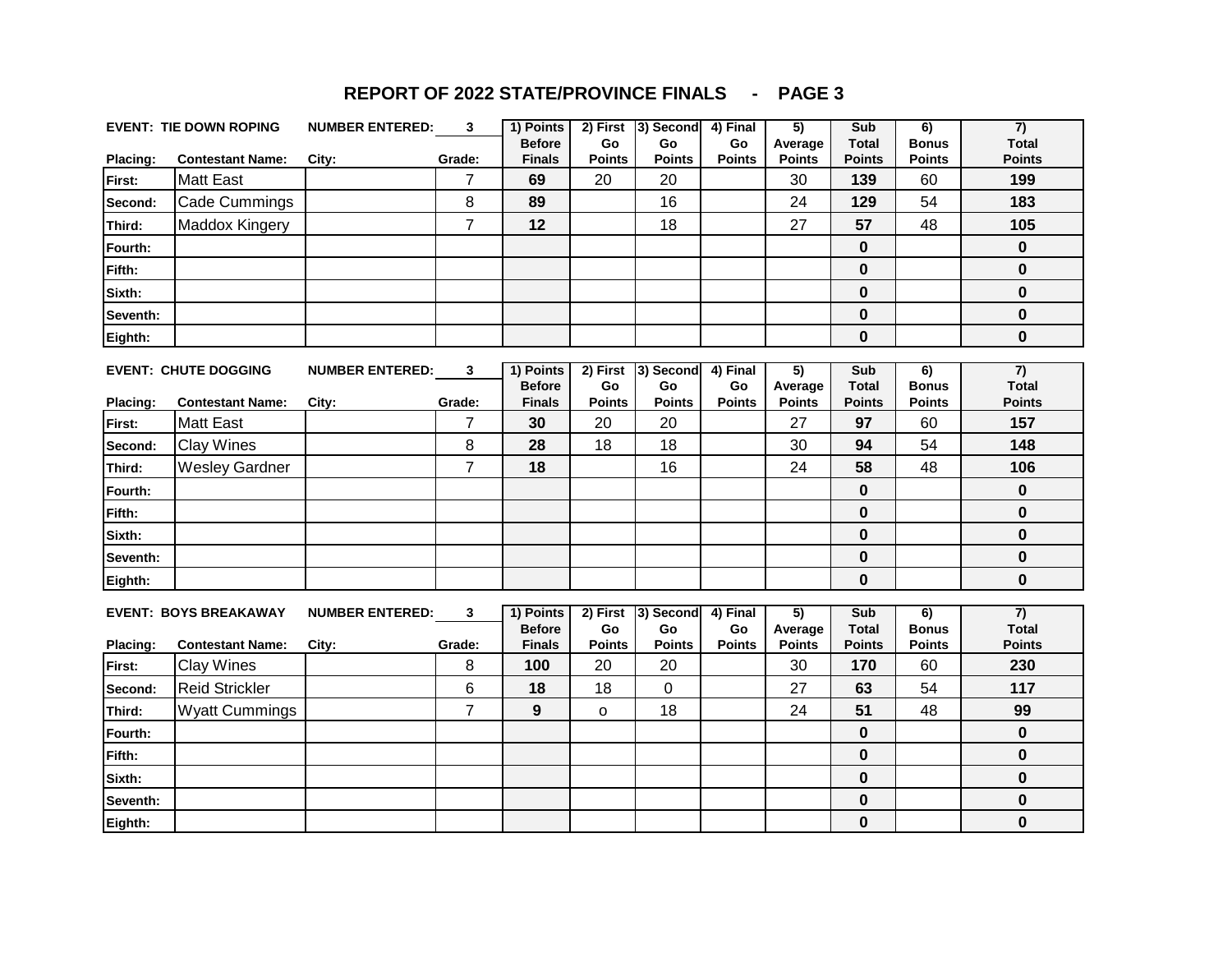| <b>REPORT OF 2022 STATE/PROVINCE FINALS</b> |  | <b>PAGE 4</b> |
|---------------------------------------------|--|---------------|
|---------------------------------------------|--|---------------|

|          | <b>EVENT: BOYS GOAT TYING</b> | <b>NUMBER ENTERED:</b> | 5      | 1) Points<br><b>Before</b> | 2) First<br>Go | 3) Second<br>Go | 4) Final<br>Go | 5)<br>Average | Sub<br><b>Total</b> | 6)<br><b>Bonus</b> | <b>Total</b>  |
|----------|-------------------------------|------------------------|--------|----------------------------|----------------|-----------------|----------------|---------------|---------------------|--------------------|---------------|
| Placing: | <b>Contestant Name:</b>       | City:                  | Grade: | <b>Finals</b>              | <b>Points</b>  | <b>Points</b>   | <b>Points</b>  | <b>Points</b> | <b>Points</b>       | <b>Points</b>      | <b>Points</b> |
| First:   | Cade Cummings                 |                        | 8      | 109                        | 20             | 14              |                | 30            | 173                 | 60                 | 233           |
| Second:  | <b>Matt Esat</b>              |                        |        | 105                        | 18             | 18              |                | 24            | 165                 | 54                 | 219           |
| Third:   | <b>Clay Wines</b>             |                        | 8      | 81                         | 16             | 20              |                | 27            | 144                 | 48                 | 192           |
| Fourth:  | <b>Reid Strickler</b>         |                        | 6      | 86                         |                | 16              |                | 18            | 120                 | 42                 | 162           |
| Fifth:   | <b>Wyatt Cummings</b>         |                        |        | 21                         | 14             | 12              |                | 21            | 68                  | 36                 | 104           |
| Sixth:   |                               |                        |        |                            |                |                 |                |               | 0                   |                    | 0             |
| Seventh: |                               |                        |        |                            |                |                 |                |               | 0                   |                    | 0             |
| Eighth:  |                               |                        |        |                            |                |                 |                |               | 0                   |                    | 0             |

|               | <b>EVENT: BB STEER RIDING</b> | <b>NUMBER ENTERED:</b> | 0      | 1) Points     |               | 2) First 3) Second | 4) Final      | 5)            | <b>Sub</b>    | 6)            |               |
|---------------|-------------------------------|------------------------|--------|---------------|---------------|--------------------|---------------|---------------|---------------|---------------|---------------|
|               |                               |                        |        | <b>Before</b> | <b>Go</b>     | Go                 | Go            | Average       | <b>Total</b>  | <b>Bonus</b>  | <b>Total</b>  |
| Placing:      | <b>Contestant Name:</b>       | City:                  | Grade: | <b>Finals</b> | <b>Points</b> | <b>Points</b>      | <b>Points</b> | <b>Points</b> | <b>Points</b> | <b>Points</b> | <b>Points</b> |
| First:        |                               |                        |        |               |               |                    |               |               | 0             |               |               |
| Second:       |                               |                        |        |               |               |                    |               |               | 0             |               |               |
| Third:        |                               |                        |        |               |               |                    |               |               | 0             |               |               |
| Fourth:       |                               |                        |        |               |               |                    |               |               | 0             |               |               |
| <b>Fifth:</b> |                               |                        |        |               |               |                    |               |               | 0             |               |               |
| Sixth:        |                               |                        |        |               |               |                    |               |               | 0             |               |               |
| Seventh:      |                               |                        |        |               |               |                    |               |               | 0             |               |               |
| Eighth:       |                               |                        |        |               |               |                    |               |               | 0             |               |               |

|               | <b>EVENT: SB STEER RIDING</b> | <b>NUMBER ENTERED:</b> |        | 1) Points<br><b>Before</b> | 2) First<br><b>Go</b> | 3) Second<br>Go | 4) Final<br>Go | 5)<br>Average | Sub<br><b>Total</b> | 6)<br><b>Bonus</b> | <b>Total</b>  |
|---------------|-------------------------------|------------------------|--------|----------------------------|-----------------------|-----------------|----------------|---------------|---------------------|--------------------|---------------|
| Placing:      | <b>Contestant Name:</b>       | City:                  | Grade: | <b>Finals</b>              | <b>Points</b>         | <b>Points</b>   | <b>Points</b>  | <b>Points</b> | <b>Points</b>       | <b>Points</b>      | <b>Points</b> |
| First:        | <b>Wesley Gardner</b>         |                        |        | 20                         | 0                     | 0               |                |               | 20                  | 60                 | 80            |
| Second:       |                               |                        |        |                            |                       |                 |                |               | 0                   |                    |               |
| Third:        |                               |                        |        |                            |                       |                 |                |               | 0                   |                    |               |
| Fourth:       |                               |                        |        |                            |                       |                 |                |               | 0                   |                    |               |
| <b>Fifth:</b> |                               |                        |        |                            |                       |                 |                |               | 0                   |                    |               |
| Sixth:        |                               |                        |        |                            |                       |                 |                |               | 0                   |                    |               |
| Seventh:      |                               |                        |        |                            |                       |                 |                |               | $\bf{0}$            |                    |               |
| Eighth:       |                               |                        |        |                            |                       |                 |                |               | 0                   |                    |               |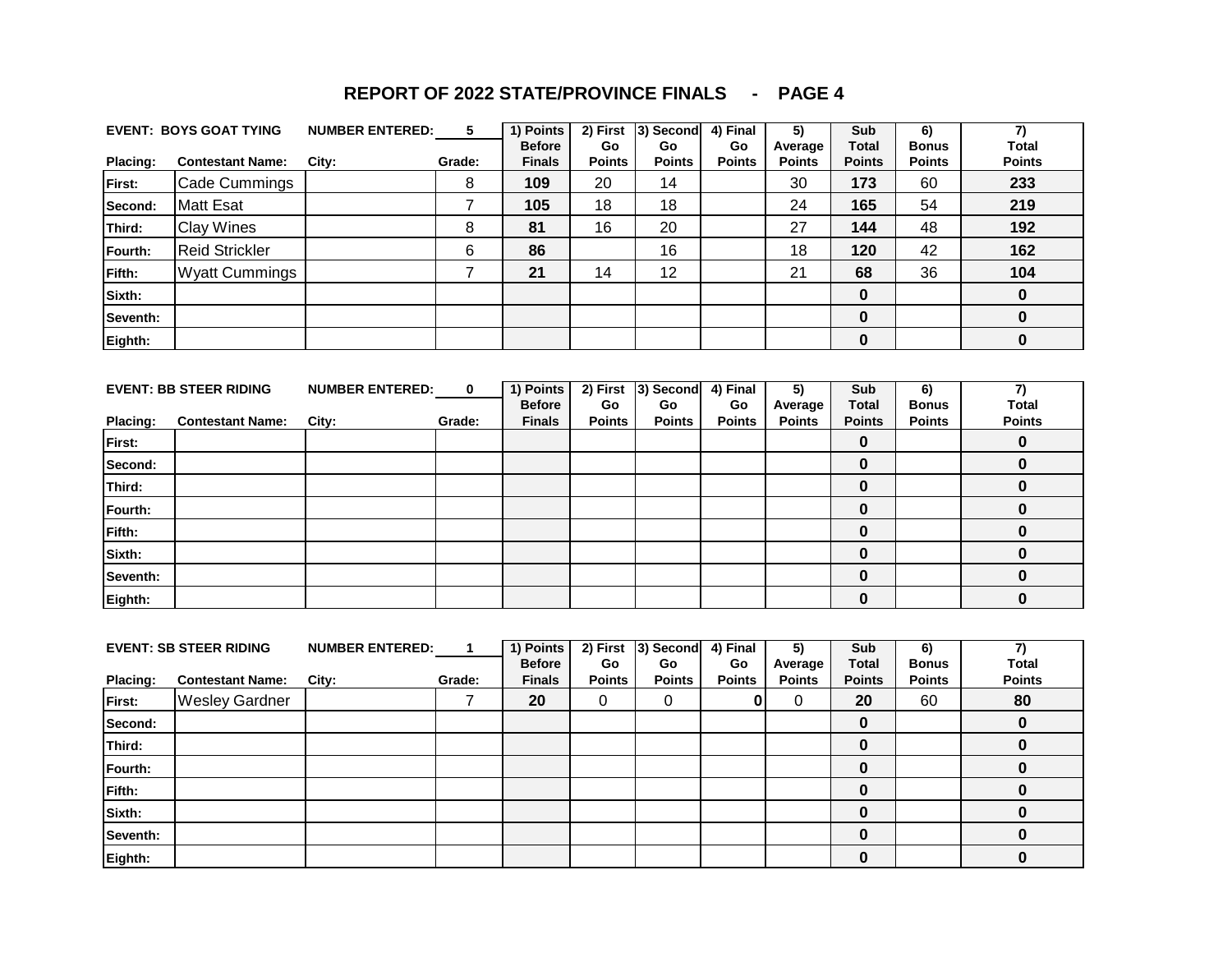|                 | <b>EVENT: JUNIOR BULL RIDING</b> | <b>NUMBER ENTERED:</b> | $\mathbf{2}$ | 1) Points<br><b>Before</b> | 2) First<br><b>Go</b> | 3) Second<br>Go | 4) Final<br>Go | 5)<br>Average | Sub<br><b>Total</b> | 6)<br><b>Bonus</b> | <b>Total</b>  |
|-----------------|----------------------------------|------------------------|--------------|----------------------------|-----------------------|-----------------|----------------|---------------|---------------------|--------------------|---------------|
| <b>Placing:</b> | <b>Contestant Name:</b>          | City:                  | Grade:       | <b>Finals</b>              | <b>Points</b>         | <b>Points</b>   | <b>Points</b>  | <b>Points</b> | <b>Points</b>       | <b>Points</b>      | <b>Points</b> |
| First:          | <b>Wesley Gardner</b>            |                        |              | 0                          | 20                    |                 |                | 30            | 50                  | 60                 | 110           |
| Second:         | <b>Bryson Shriver</b>            |                        |              | 20                         |                       |                 |                |               | 20                  | 54                 | 74            |
| Third:          |                                  |                        |              |                            |                       |                 |                |               | 0                   |                    |               |
| Fourth:         |                                  |                        |              |                            |                       |                 |                |               | 0                   |                    |               |
| Fifth:          |                                  |                        |              |                            |                       |                 |                |               | 0                   |                    |               |
| Sixth:          |                                  |                        |              |                            |                       |                 |                |               | 0                   |                    |               |
| Seventh:        |                                  |                        |              |                            |                       |                 |                |               | 0                   |                    |               |
| Eighth:         |                                  |                        |              |                            |                       |                 |                |               | 0                   |                    |               |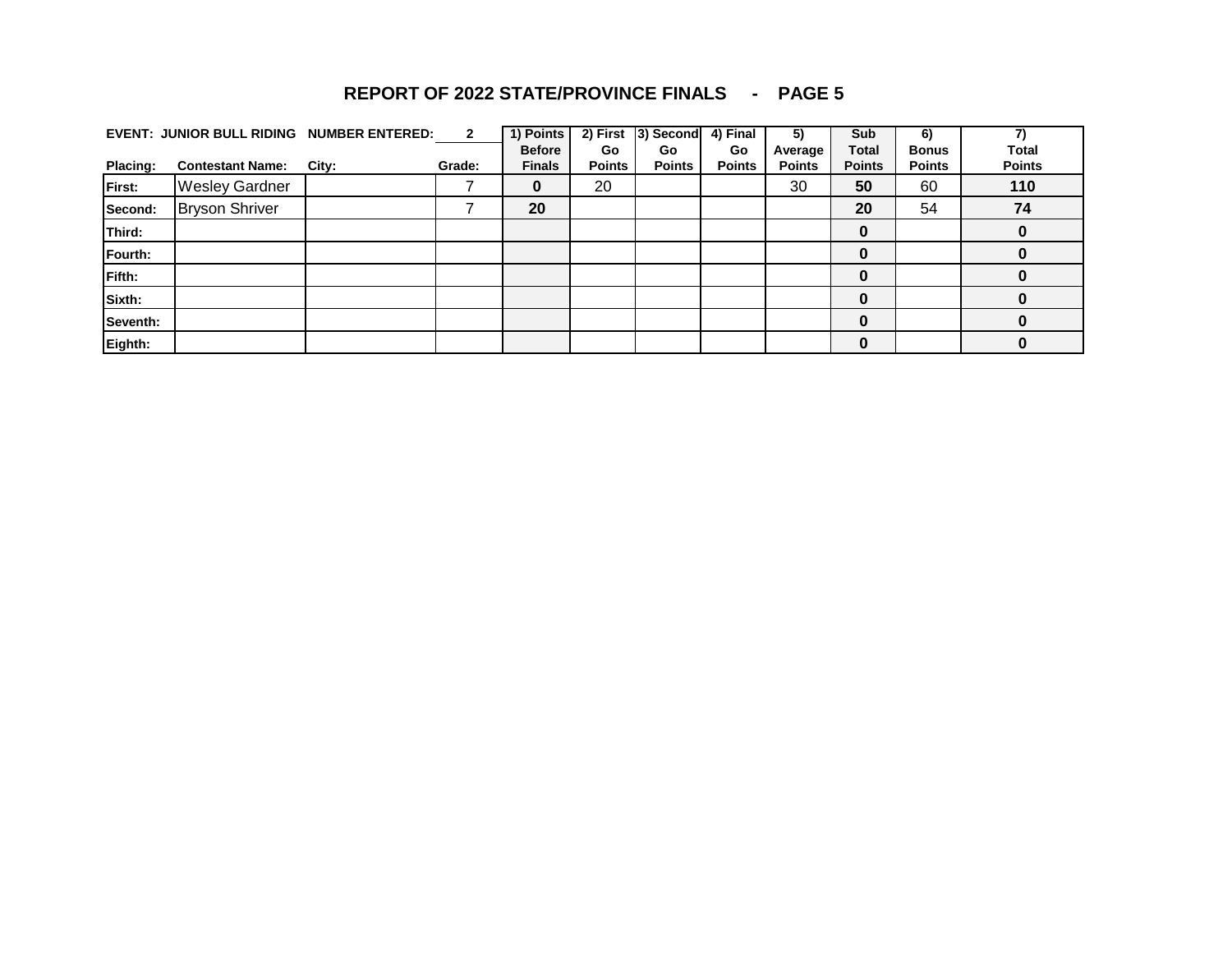**TEAM ROPING PARTNERS ARE ADDED TOGETHER TO FORM A TEAM AT THE FINALS EVEN THOUGH THEY MAY NOT HAVE THE SAME AMOUNT OF POINTS COMING INTO THE FINALS. AT THE STATE/PROVINCE FINALS, THEY EACH RECEIVE POINTS OF EQUAL VALUE TO OTHER EVENTS BUT ARE ADDED TOGETHER IN EACH COLUMN FOR A TOTAL PER TEAM. IN COLUMN 1, REPORT THE POINTS THAT EACH INDIVIDUAL PARTNER CARRIED INTO THE FINALS. IN ALL OTHER COLUMNS, ADD BOTH PARTNERS POINTS TOGETHER THAT THEY EARN, AND REPORT THE TOTAL POINTS THE TEAM EARNS.**

|          | <b>EVENT: TEAM ROPING</b> | <b>NUMBER ENTERED:</b> | $\mathbf{3}$ | 1) Points                      | 2) First            | 3) Second           | $4)$ Final          | $\overline{5)}$          | Sub                           | 6)                            | $\overline{7}$                |
|----------|---------------------------|------------------------|--------------|--------------------------------|---------------------|---------------------|---------------------|--------------------------|-------------------------------|-------------------------------|-------------------------------|
| Placing: | <b>Contestant Name:</b>   | City:                  | Grade:       | <b>Before</b><br><b>Finals</b> | Go<br><b>Points</b> | Go<br><b>Points</b> | Go<br><b>Points</b> | Average<br><b>Points</b> | <b>Total</b><br><b>Points</b> | <b>Bonus</b><br><b>Points</b> | <b>Total</b><br><b>Points</b> |
| First:   | <b>Matt East</b>          |                        | 8            | 100                            | 36                  | 36                  |                     | 60                       | 232                           | 60                            | 292                           |
|          | <b>Clay Wines</b>         |                        | 7            |                                |                     |                     |                     |                          |                               |                               |                               |
| Second:  | Cade Cummings             |                        | 8            | 48                             | 32                  | 40                  |                     | 54                       | 174                           | 54                            | 228                           |
|          | <b>Reid Strickler</b>     |                        | 6            |                                |                     |                     |                     |                          |                               |                               |                               |
| Third:   | Addison Webb              |                        | 8            | 20                             | 40                  |                     |                     | 48                       | 108                           | 48                            | 156                           |
|          | Autumn Laymon             |                        | 8            |                                |                     |                     |                     |                          |                               |                               |                               |
| Fourth:  |                           |                        |              |                                |                     |                     |                     |                          | 0                             |                               | $\pmb{0}$                     |
| Fifth:   |                           |                        |              |                                |                     |                     |                     |                          | 0                             |                               | 0                             |
| Sixth:   |                           |                        |              |                                |                     |                     |                     |                          | $\bf{0}$                      |                               | $\bf{0}$                      |
| Seventh: |                           |                        |              |                                |                     |                     |                     |                          | 0                             |                               | 0                             |
| Eighth:  |                           |                        |              |                                |                     |                     |                     |                          | 0                             |                               | $\pmb{0}$                     |